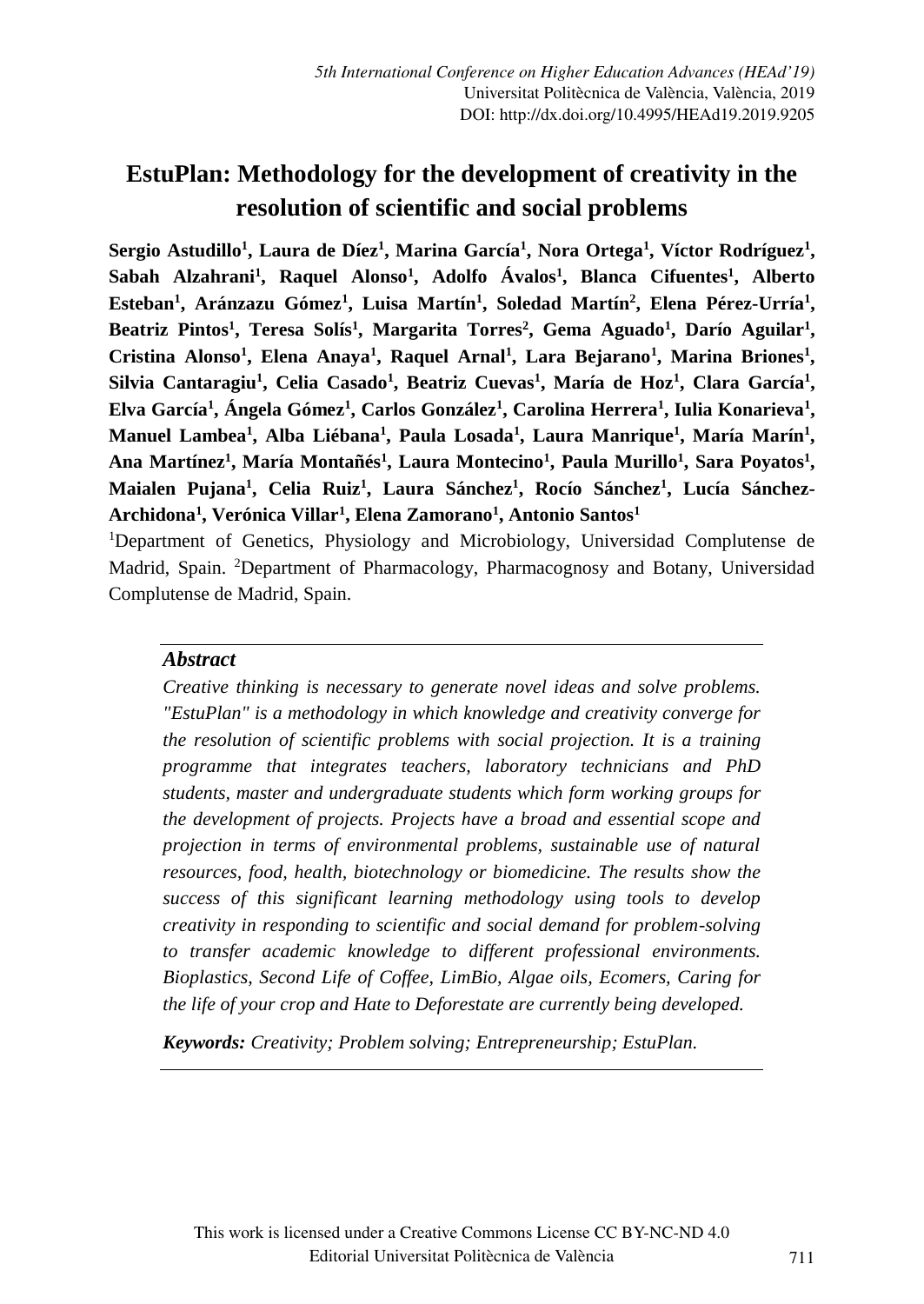*EstuPlan: Methodology for the development of creativity in the resolution of scientific and social problems.*

### **1. Introduction**

There are at least two different ways of thinking: (a) convergent thinking, which makes emphasis on replication of existing data and adaptation of known responses to new situations in a more or less logical way, and (b) divergent thinking, characterized by flexibility and originality in the production of new ideas. It is a fact that many essential attributes of creativity are not developed, or are lost, in the traditional master classes or exhibition, which is why it is important to create environments suitable for the development of creativity, environments that seek to generate relevant ideas and unusual that bring new visions that change the focus of the problems or redefine the problems to provide innovative visions and therefore solutions.

There seems to be a certain consensus on defining creativity as the ability to produce novel ideas and/or products and useful or appropriate (Amabile and Kramer, 2011). Originality and usefulness are the two criteria that are considered essential for "something", idea or product to be considered creative (Runco and Jaeger, 2012).

Creative thinking presents four characteristic traits that are measured: 1. Fluidity: to produce a large number of ideas; their measurement is made considering the total number of "relevant" responses. 2. Flexibility: to produce very varied answers belonging to different fields; the number of different categories of answers is measured. 3. Originality: to produce ideas far from the obvious and established; it is measured according to the curiosity of the answers. 4. Elaboration: aptitude to develop, enlarge and embellish ideas; the measure will depend on the number of additional details used. Therefore, in order to produce original ideas, it is useful to generate many ideas (fluidity) and different types of ideas (flexibility) because this increases the likelihood that original ideas will be generated being able to measure divergent thinking skills, fluency, flexibility original ideas, being able to measure divergent thinking skills, fluency, flexibility and originality.

Creative thinking can be considered one of the key competences with widespread effects in the 21st century. It is what has made it possible to fly to the moon, create art, develop computers or cure diseases. Creativity is not only recognized in sciences and arts, but has also been shown to play an important role in the resolution of everyday and extraordinary problems. In addition to its function in solving problems, creativity allows to be flexible; cognitive flexibility provides the ability to cope with the opportunities and changes that are part of our complex world undergoing rapid change. Creativity is found in the agendas of the business leaders and policy-makers throughout the world. For example, 2009 was declared the Year of Creativity and Innovation in order to facilitate the ability to think creatively across the population (European Commission 2008). The creativity is a skill that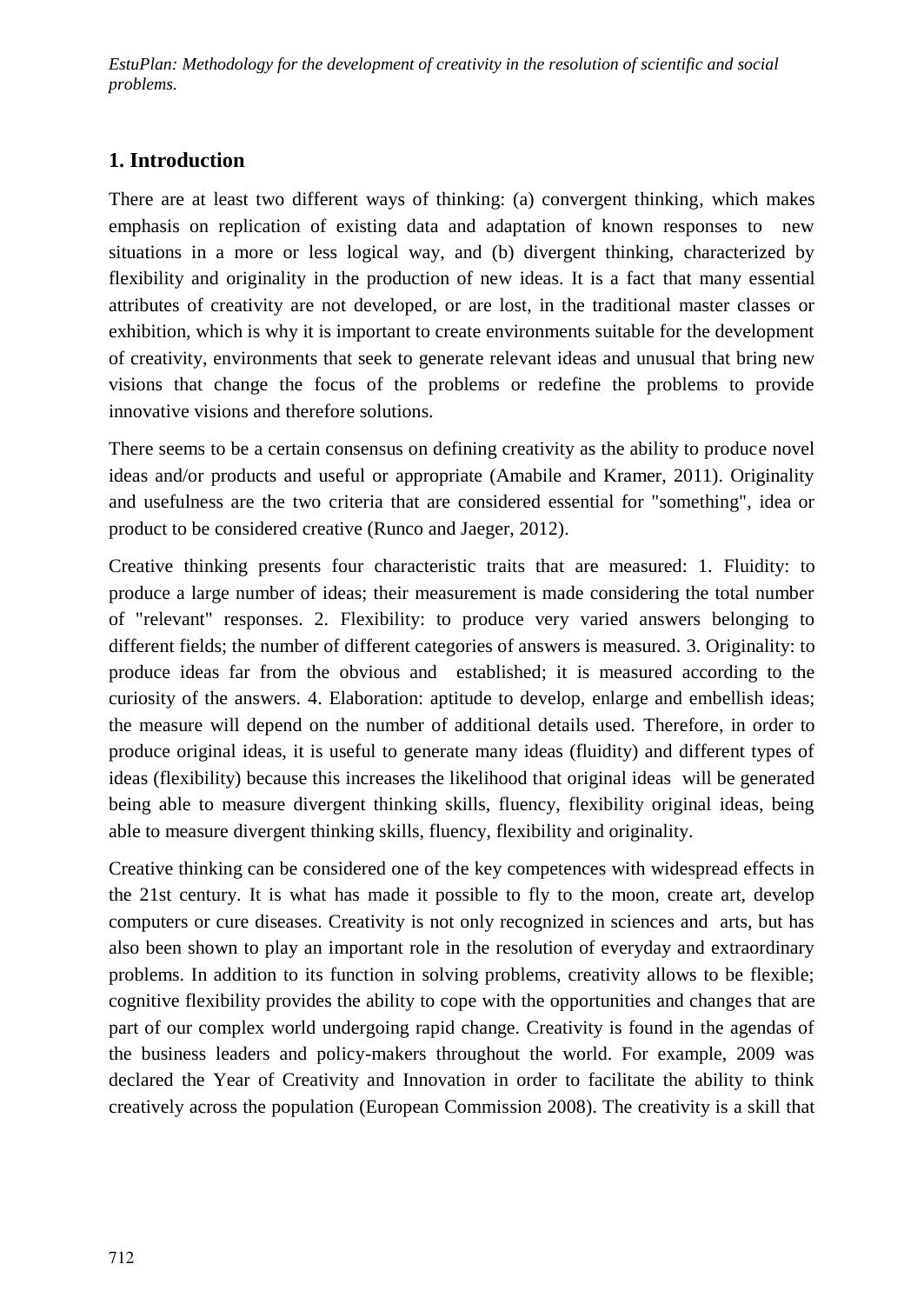must be developed in all disciplines and in all intellectual, scientific and social fields (Kampilis and Berki, 2014).

#### **2. EstuPlan: Objectives and Value Proposition**

EstuPlan is an original project of innovation and improvement of the quality of teaching developed by an interdisciplinary group that includes among its members teachers, administration and services technical staff and PhD and master students of the Complutense University of Madrid. It consists of the development of projects by undergraduate students, projects in which knowledge and creativity converge in the resolution of scientific problems with social projection and related to the use of natural resources. On the other hand, EstuPlan proposes a new system for the training of students in which teachers, laboratory technicians, PhD, master and undergraduate students are organized in work groups (Fig. 1).



*Figure 1. Actors in EstuPlan*

Teachers, laboratory technicians and "older" students (PhD and Master) advise and help "younger" students of 3rd Grade for the definition and selection of problems, the search and definition of solutions, the genesis of ideas derived from the problem-solution binomial, and finally the elaboration of a project. It presents an innovative and useful methodology in the framework of today's society, the world of work, and in the context of entrepreneurship, areas that demand problem-solving skills and creativity to transfer academic knowledge to new application environments. EstuPlan is basic training and learning to transfer science and put scientific solutions at the service of society. It is the social projection of science. It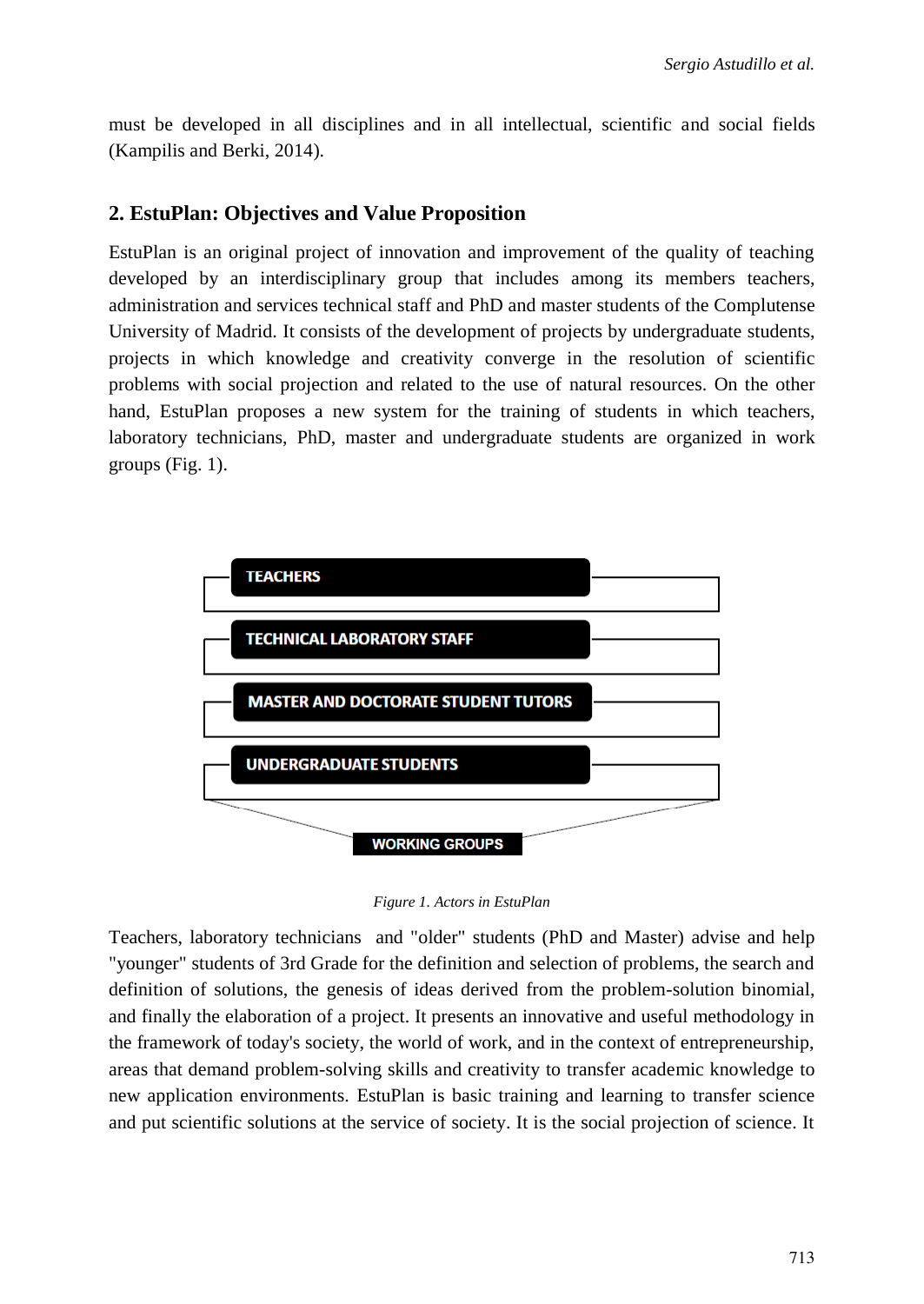*EstuPlan: Methodology for the development of creativity in the resolution of scientific and social problems.*

is a call and a new offer to universitary students. It is transferable to any field of knowledge.

The general objectives of EstuPlan are defined in the following terms:

1. To stimulate and develop the potential and creative attitudes of university students taking into account the dimensions of originality, fluidity, flexibility and elaboration that characterize creativity.

2. Applying knowledge to problem solving in new or unfamiliar environments within broader contexts of innovation, genesis and development of ideas.

3. Integrate and project specific knowledge in broader and innovative contexts.

The concrete objectives that help to achieve the general objectives are defined in the following terms:

4. To apply different methods to generate new ideas, or restructure existing ideas, and create novel alternative solutions to problems related to the sustainable use of natural resources.

5. To carry out a project.

6. To work collaboratively in multidisciplinary working groups.

7. To incorporate this activity into the training activities of PhD students.

Regarding the value proposition, EstuPlan responds to needs detected in undergraduate students such as:

a. To focus on problems, in this case of a scientific nature and with social relevance.

b. To solve problems in a significant way based on knowledge.

c. To give relevance to their studies and especially to their projection, and to them as students, in very close times and professional environments.

d. To take the decisive step from "knowing" to "doing".

On the other hand, EstuPlan is an extraordinary opportunity to integrate in the studies of degree methodologies and tools in line with current academic and profession. Therefore, it can be said that EstuPlan is a response to the above needs by providing a new environment because the working groups it proposes contain students, student tutors, technicians, and teachers who organize and guide the meetings and projects development (Fig. 2).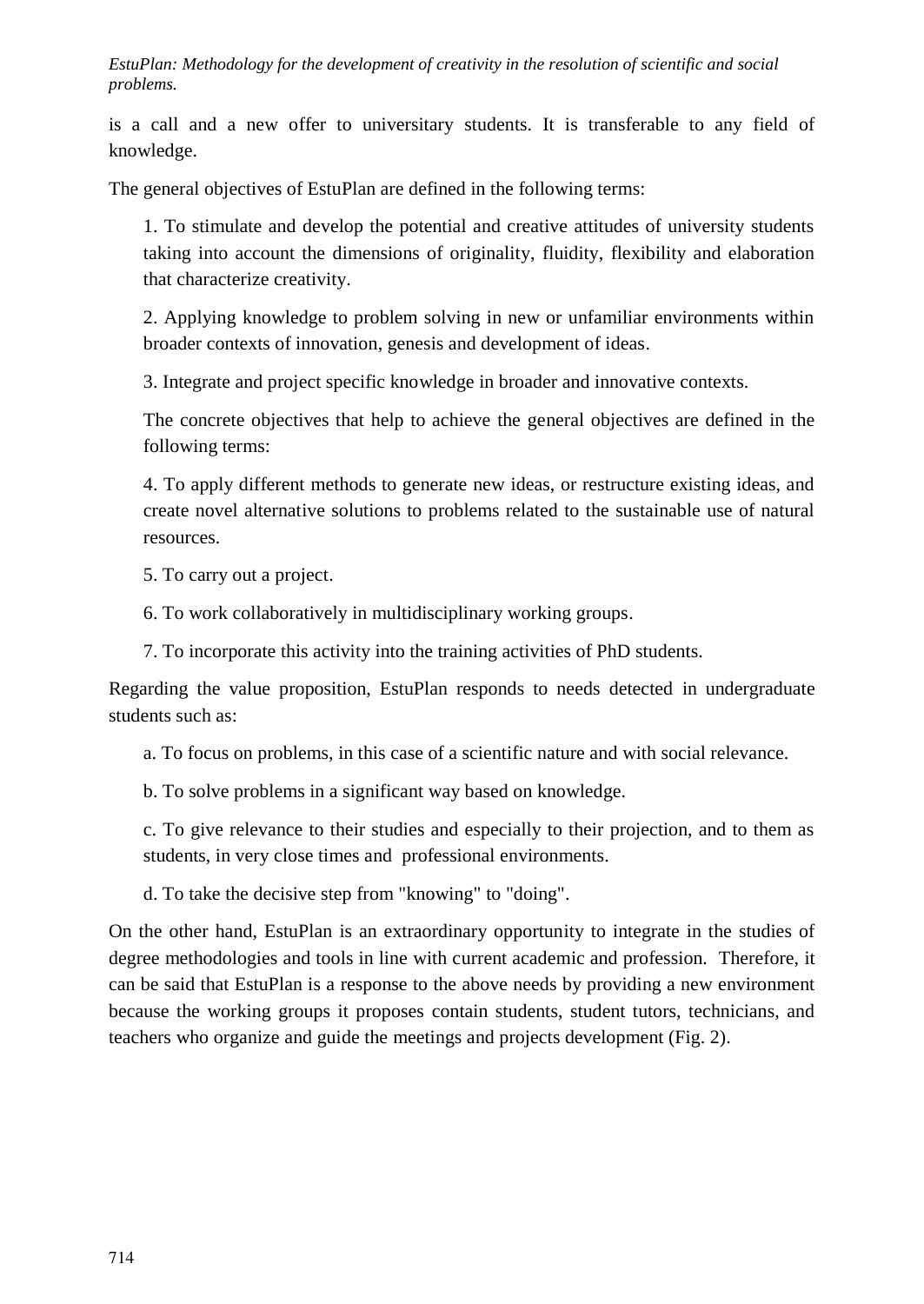

*Figure 2. EstuPlan Goals*

# **3. Methodology and work planning**

EstuPlan follows a methodology that promotes creative output by providing training, techniques, media and exercises to promote creativity and the ability to problem solving. Use the SCAMPER tool, a thinking method directed towards an object, idea, event, situation or problem based on the brainstorming technique and developed by Eberle (2008). Each step of this method is directed by questions that represent the stimulus that leads to effective thinking (Buser et al., 2011). SCAMPER is the acronym for  $S=$  substitute,  $C=$ Combine, A= Adapt, M= Modify, P= Swap, E= Delete and R= Reorder. SCAMPER is a tool that allows this, promotes and activates creativity and skills to solve problems. At SCAMPER all questions are valid and all ideas should be considered.

EstuPlan is developed in one academic year and in two phases. Phase 1 consists of organizing the course and integrating EstuPlan into an academic discipline by proposing topics or problems related to that discipline. Phase 2 consists of three steps: step 1 of formation of the working groups, presentation of the members, project and the work plan; step 2 of development of the work plan by scheduling the face-to-face and online meetings; step 3 final of the project in which an infographics and a video of the project is made and a day of public exposition is established (Fig. 3). The final project in the form of infographics contains the following items: 1. Title, 2. Justification: description of the problem and proposed solution, 3. Project Structure: recipients, value proposition, media and/or necessary resources, 4. Relevance, scientific and social projection of the project.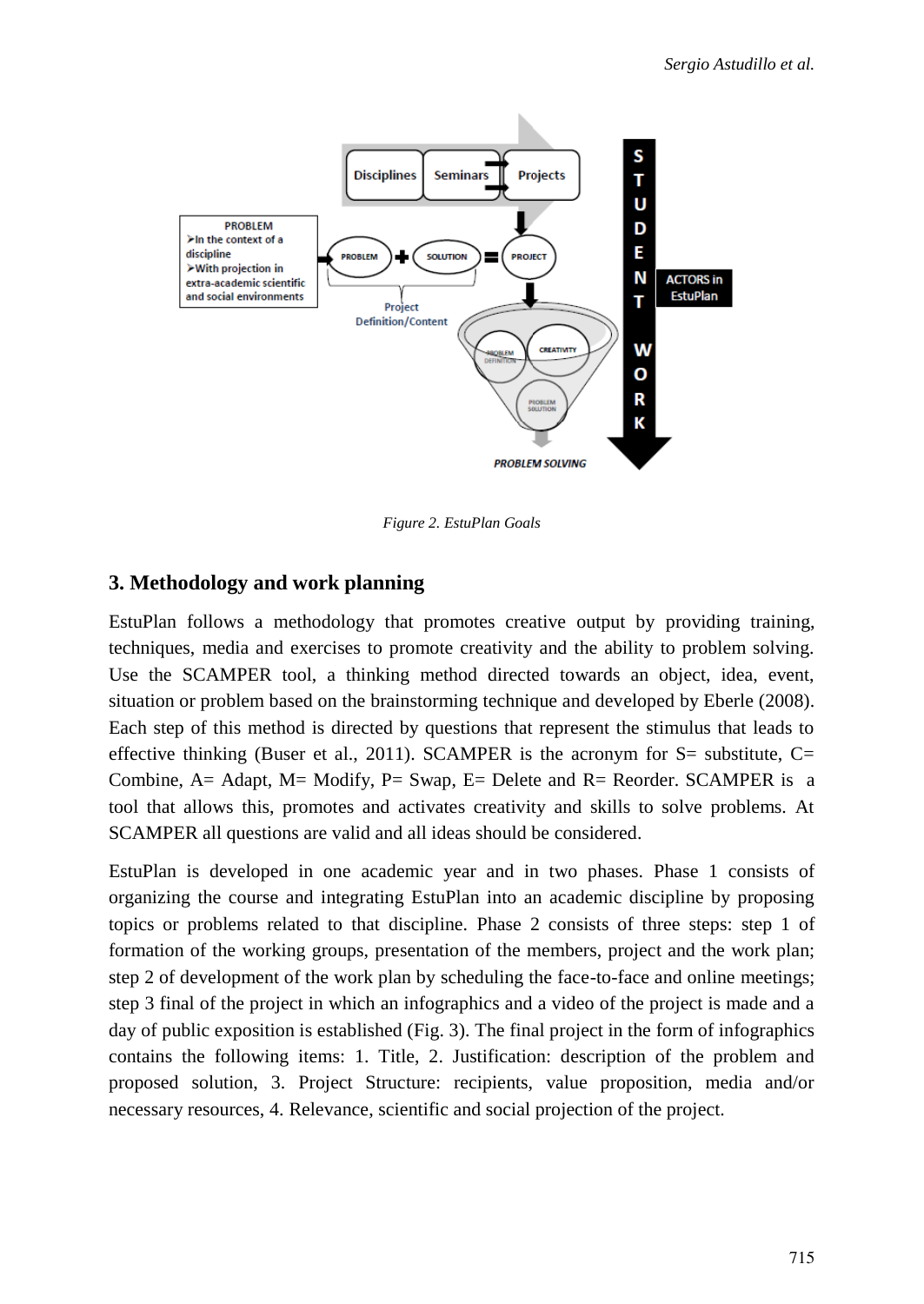*EstuPlan: Methodology for the development of creativity in the resolution of scientific and social problems.*



*Figure 3. Work Plan*

# **4. Results, Impact and Indicators**

EstuPlan is a proposal of methodology and innovative tools in the context of Bachelor studies to develop creativity and the ability to solve problems in any field of knowledge. In particular and as example, this project is developed in the scientific field of Plant Physiology applied to environmental problems, the uses and applications of plant resources in different industries (Bioenergy, Biomedicine, etc.) and the use of agro-food waste. The following projects are currently under development: *Bioplastics, Second Life of Coffee, LimBio, Algae oils, Ecomers, Caring for the life of your crop* and *Hate to Deforestate*.

The results obtained are relevant in terms of creativity and development of novel and innovative projects, some of which have been recognized and awarded in competitions for ideas, project development and entrepreneurship such as Explorer-Complutense University of Madrid Space (https://explorerbyx.org/) or Compluemprende (https://www.ucm.es/compluemprende/)

Indicators to measure the impact in relation to the objectives are as follows: 1. Follow-up of the work plan: attendance at scheduled sessions and development of the meetings, activities agreed and committed, and on time; 2. Degree of satisfaction of the undergraduate students measured through a questionnaire with scale 1-5, on (a) information received about and participation in EstuPlan, (b) accessibility to the teachers, technicians and student tutors, c) degree of coordination and guidance received, d) orientation and projection of the work